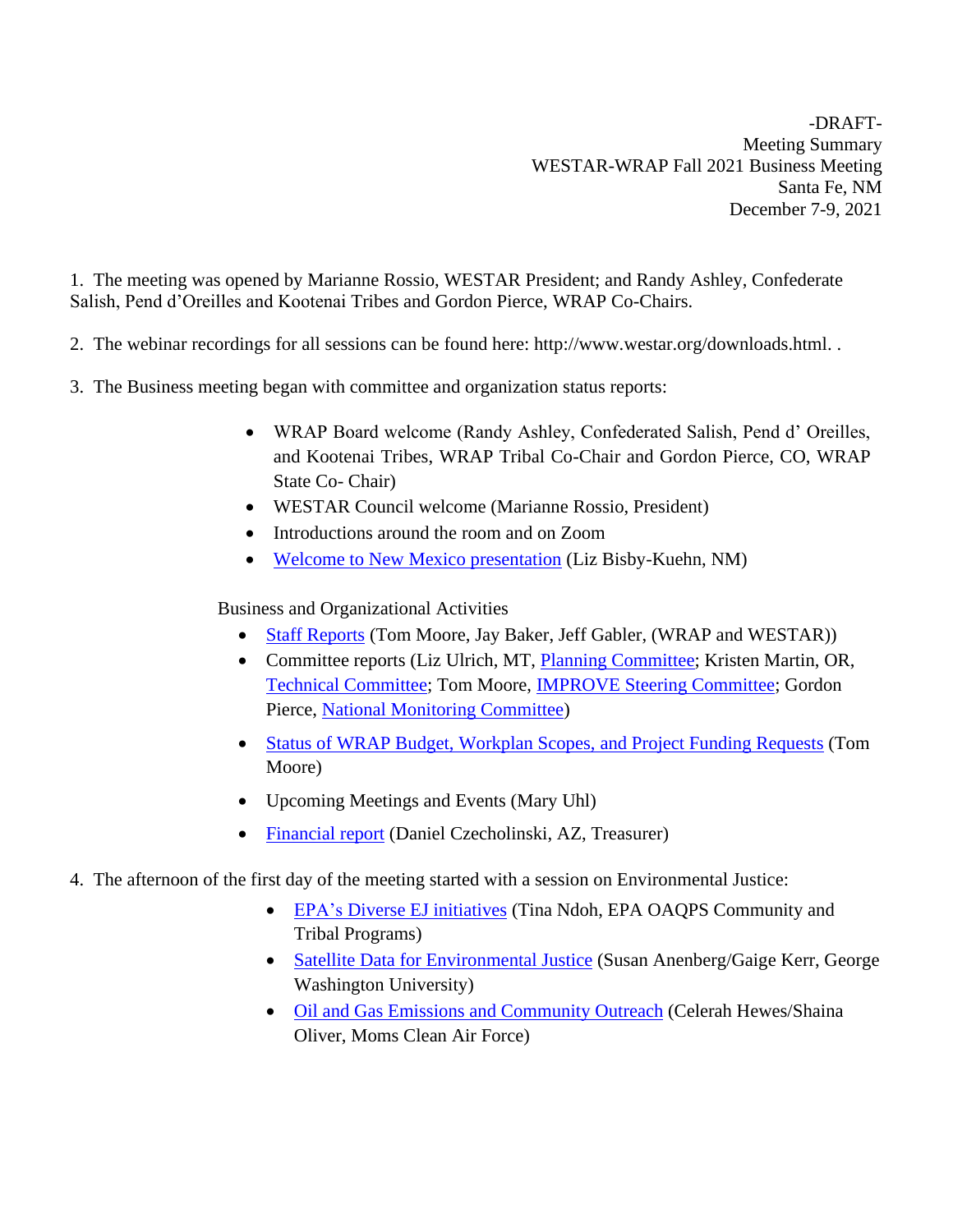- 5. Followed by a session on the NAAQS review:
	- [CASAC update](http://www.westar.org/Docs/Business%20Meetings/fall21/CASAC_NAAQS_Review_12-07-2021.pdf) (Jim Boylan, CASAC)
	- [EPA update](http://www.westar.org/Docs/Business%20Meetings/fall21/WESTAR%20Presentation_Sasser_12_07_2021.pdf) (Erika Sasser, EPA OAQPS)
- 6. The final session of the first day covered applications of regional modeling analyses:
	- [Regional Modeling Analyses](http://www.westar.org/Docs/Business%20Meetings/fall21/FALL21_T_Allen.pdf) (Tim Allen, FWS)
	- [TCEQ near-real-time forecasting tools](http://www.westar.org/Docs/Business%20Meetings/fall21/WESTAR_Meet_TCEQ-NRTEEM_Morris_2021-12-07v4.pdf) (Ralph Morris, Ramboll)
	- Overview of EPA 2016v2 modeling platform and changes to western region [emissions input](http://www.westar.org/Docs/Business%20Meetings/fall21/2016v2platform_western_inputsDec7_2021.pdf) (Tom Moore, WESTAR/WRAP)
- 7. The second day of the meeting started with a session on wildfire smoke:
	- [ORD wildfire smoke and health impacts research](http://www.westar.org/Docs/Business%20Meetings/fall21/Bryan%20Hubbell_%20Wildfire%20Smoke%20and%20Health%20Impacts_WESTAR%20WRAP_December%202021_FINAL.pdf) update (Bryan Hubbell and Sherri Hunt, EPA ORD)
	- [Improving wildfire smoke forecasts](http://www.westar.org/Docs/Business%20Meetings/fall21/WESTAR_WRAP_Smoke_Forecast.pdf) (Dr. Matt Pace, AZ DEQ)
	- Quantifying Pollution from Small and Prescribed Fires (Dr. Amber Soja, NASA)
	- [Bringing High-Frequency Satellite Data into AirNow: Improvements for](http://www.westar.org/Docs/Business%20Meetings/fall21/DickersonHenderson_WESTAR_FBM_2021_BringingHighFrequencySatelliteDataintoAirNow.pdf)  [tracking wildfire smoke](http://www.westar.org/Docs/Business%20Meetings/fall21/DickersonHenderson_WESTAR_FBM_2021_BringingHighFrequencySatelliteDataintoAirNow.pdf) (Phil Dickerson and Barron Henderson, EPA)
- 8. Followed by a session on improving emissions inventories:
	- [Satellite-based NOx Emissions](http://www.westar.org/Docs/Business%20Meetings/fall21/Goldberg_WESTAR_120821.pdf) (Dan Goldberg, George Washington University)
	- [Conceptual Model for Long-Term Fire Data Support project](http://www.westar.org/Docs/Business%20Meetings/fall21/WESTAR_2021_Fall_Biz_Mtg_Mavko.pdf) (Matt Mavko, Air Sciences Inc.)

9. The afternoon of the second days started with the OAQPS update [\(Scott Mathias](http://www.westar.org/Docs/Business%20Meetings/fall21/Mathias_FALL2021_WESTAR_12-8-21_fnl.pdf) and [Chet Wayland,](http://www.westar.org/Docs/Business%20Meetings/fall21/Wayland%20WESTAR%20Fall%202021%20Technical%20Updates.pdf) EPA OAQPS).

10. The next session covered exceptional events:

[Exceptional Events analyses and satellite data support](http://www.westar.org/Docs/Business%20Meetings/fall21/Jaffe_O3PM_Smoke_Dec_2021.pdf) (Dan Jaffe, U of WA-Bothell)

- 11. The final session of the day covered emerging air quality impacts, hazards, and vulnerabilities:
	- [Communication of air quality impact risk and strategies for mitigating](http://www.westar.org/Docs/Business%20Meetings/fall21/WESTAR_12.8.21_JPB.pdf) public exposure [and impacts](http://www.westar.org/Docs/Business%20Meetings/fall21/WESTAR_12.8.21_JPB.pdf) (Jack Broadbent, BAAQMD)
	- [CARB programs to address air quality impacts of a changing climate](http://www.westar.org/Docs/Business%20Meetings/fall21/WESTAR-WRAP%20Fall%20Meeting%20Benjamin%20Presentation%20Final%20Slides.pdf) (Michael Benjamin, CA)
	- [Air quality hazards of the Aridification of Southern New Mexico](http://www.westar.org/Docs/Business%20Meetings/fall21/WESTAR_WRAP%20Fall_armpaz_NMED_SNM%20Aridification%20Air%20Quality%20Health%20Effects.pdf) (Armando Paz,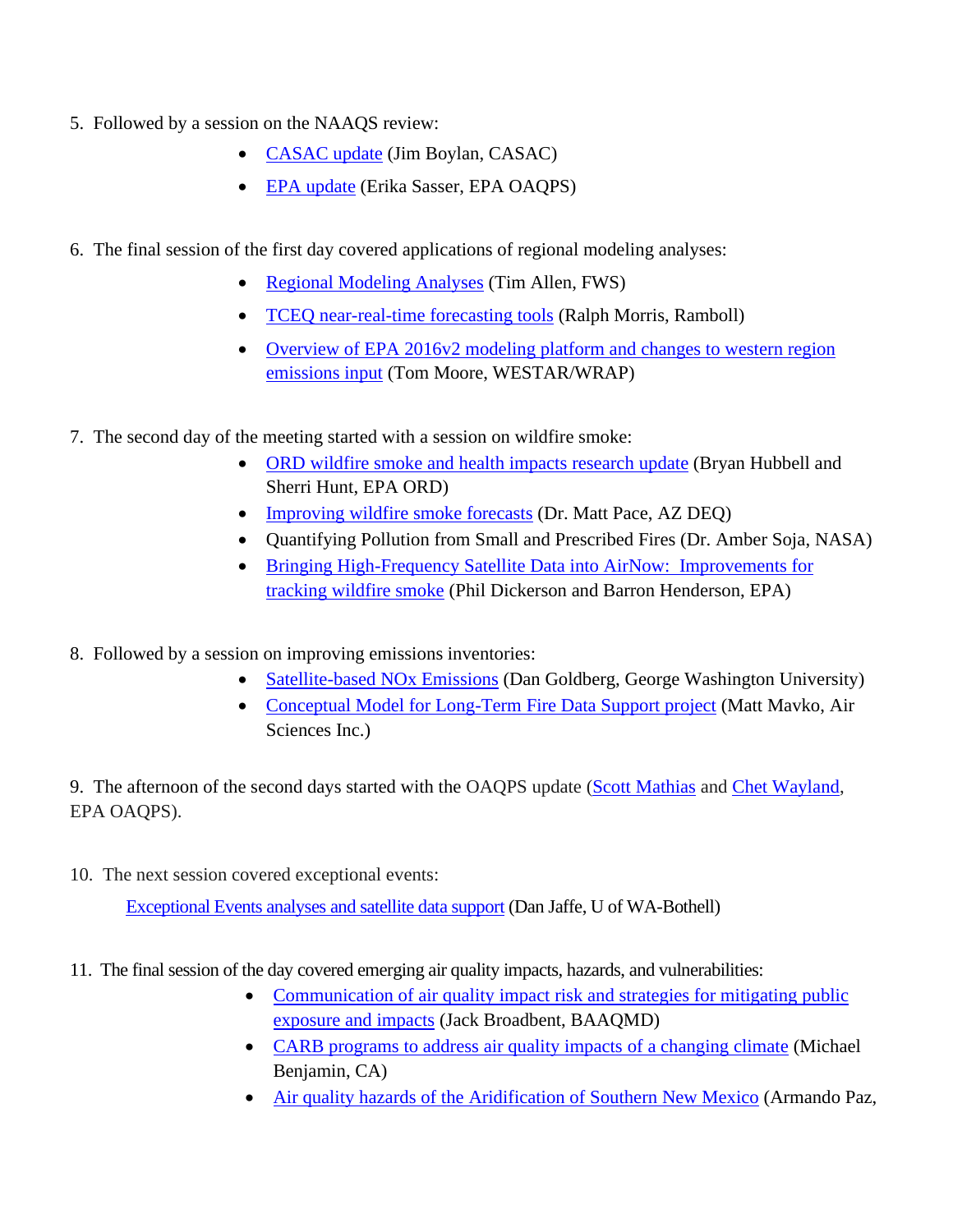NM)

• [Air Quality impacts of the Drying of The Great Salt Lake](http://www.westar.org/Docs/Business%20Meetings/fall21/GSL%20Dust%2012-21.pdf) (Bryce Bird, UT)

| 12. The WRAP Board covered the following on Thursday morning: |                                                                                            |
|---------------------------------------------------------------|--------------------------------------------------------------------------------------------|
| 8:00                                                          | WRAP Board/TSC Meeting (all WESTAR-WRAP members welcome)                                   |
|                                                               | Welcome, Agenda Review, Overview of the WRAP today – Gordon Pierce and                     |
|                                                               | Randy Ashley, WRAP Board Co-Chairs                                                         |
|                                                               | Technical Steering Committee and Work Group Updates                                        |
|                                                               | o TSC coordination update and overview of Workplan Scopes: Co-Chairs - Darla               |
|                                                               | Potter and Julie Simpson                                                                   |
|                                                               | o Work Group reports by Co-Chairs (up to 10 mins. each)                                    |
|                                                               | ■ Fire & Smoke: Rhonda Payne/Bob Kotchenruther/Paul Corrigan                               |
|                                                               | • Oil & Gas: Amanda Brimmer/Mark Jones                                                     |
|                                                               | Tribal Data: Emma Ruppell/Lori Howell                                                      |
|                                                               | Regional Technical Operations: Mike Barna/Gail Tonnesen/Kevin Briggs                       |
|                                                               | • Regional Haze Planning - David Stroh/Amber Potts                                         |
|                                                               | Updates to WRAP organizational docs                                                        |
|                                                               | o Report on TSC documents status - Julie                                                   |
|                                                               | o Discussion of Board documents - Gordon                                                   |
|                                                               | Discuss funding and budget / garnering additional resources – Gordon<br>$\bullet$          |
|                                                               | o IWDW-TSS support as western regional air quality resource - Tom                          |
| 9:30                                                          | <b>Break</b>                                                                               |
| 9:45                                                          | Implementation of Regional Haze plans / changes to the Regional Haze program               |
|                                                               | Lightning round of Round 2 RH SIP work (3 minutes/agency for answers to<br>$\bullet$       |
|                                                               | questions) – facilitated by Tom                                                            |
|                                                               | Overview of Most Important Points for Future of Visibility Protection Program<br>$\bullet$ |
|                                                               | $(Round 3) - Jay Baker$                                                                    |
| 11:30                                                         | WRAP into the Future discussion – Gordon and Randy                                         |
| 11:55                                                         | WRAP-up                                                                                    |
| $12:00 \text{ pm}$                                            | Adjourn                                                                                    |

The meeting was adjourned at12 noon MST on December 9.

Participants: WESTAR and WRAP members Tim Allen, FWS Phil Allen, OR DEQ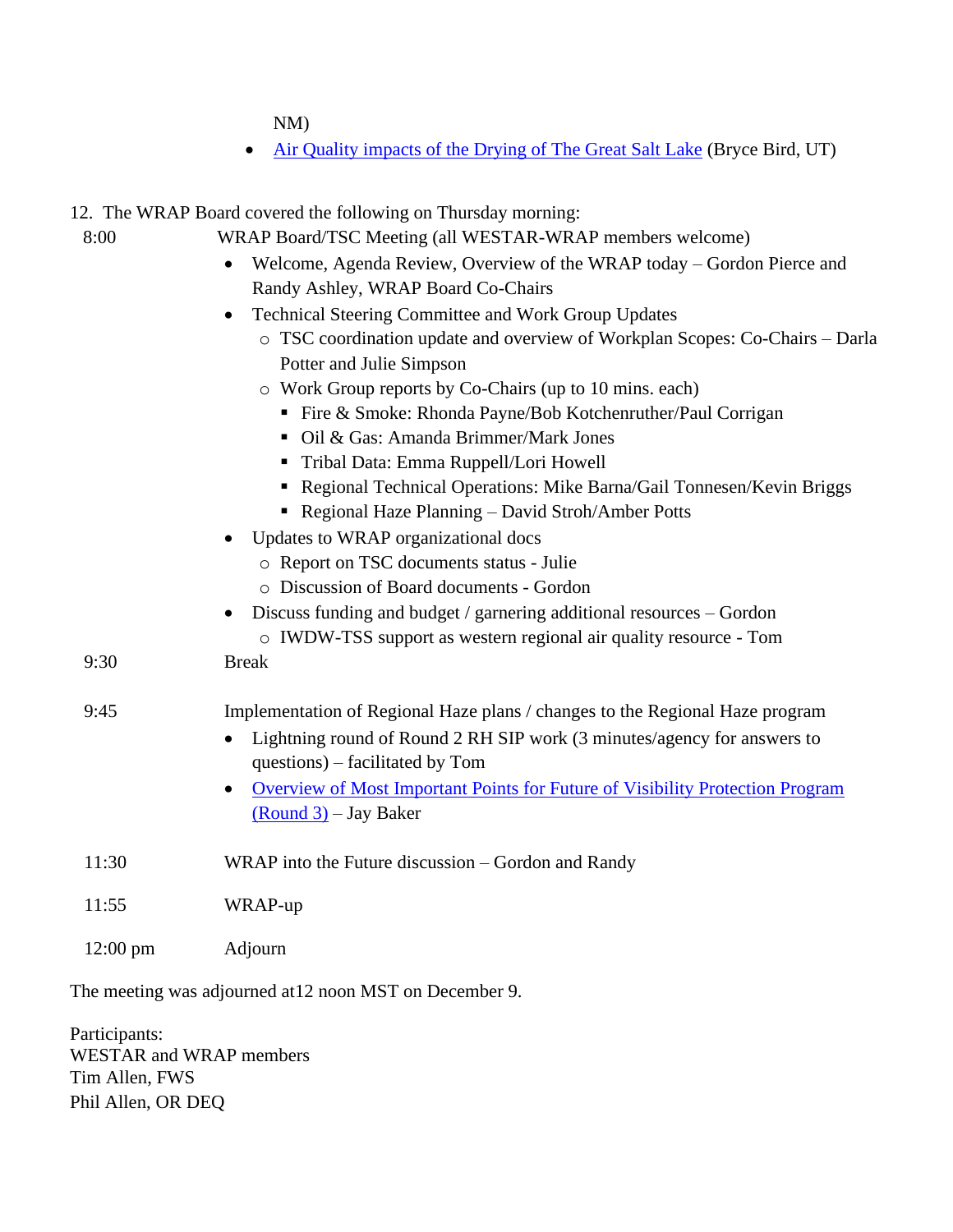Mary Anderson, ID DEQ Randy Ashley, Confederated Salish and Kootenai Tribes Michael Baca, NMED Mike Barna, NPS Mark Bassett, SCAQMD Michael Benjamin, CARB Bryce Bird, UT DEQ Patricia Bobo, NVDEP Kevin Briggs, CDPHE Jack Broadbent, BAAQMD Carl Brown, ID DEQ Mara Burstein, CABQ Neal Butt, NMED May Cai, NV DEP Chelsea Cancino, UT DAQ Weston Carloss, CDPHE Anya Caudill, WA DOE Margee Chambers, Spokane Regional Becky Close, UT DAQ Catherine Collins, FWS Charis Cooper, BLM Paul Corrigan, USFS Daniel Czecholinski, AZ DEQ Andrew Daffern, CABQ Robert Dengel, WA DOE Ranil Dhammapala, SCAQMD Zachary Dorn, AZ DEQ Kelly Dorsi, MT DEQ Danilo Dragoni, NV DEP Alice Edwards, AK DEC Scott Epstein, SCAQMD Barbara Escobar, Pima County DEQ Mary Fauci, Nez Perce Tribe Rebekka Fine, CARB Mark Fitch, NPS Tiffany Floyd, ID DEQ Kyrstin Fornace, SCAQMD Mark Gagen, WY DEQ Mark Gilbert, WY DEQ Lisa Gover, Campo EPA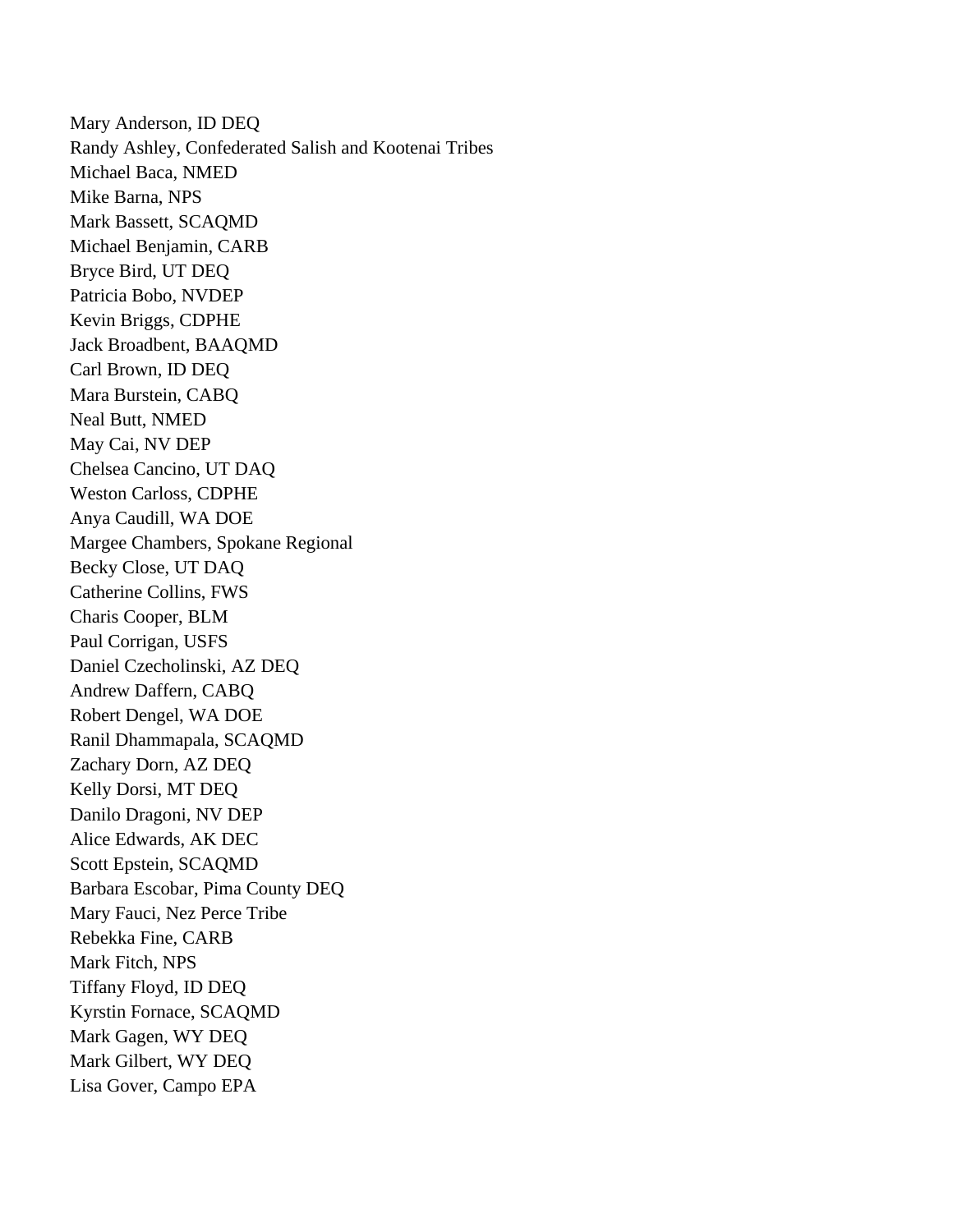Martha Hankins, WA DOE Lori Howell, Shoshone-Bannock Tribes Sally Hunter, ID DEQ Sig Jaunarajs, NV DEP Aislinn Johns, ID DEQ Mark Jones, NMED Mel Joseph, LPPSR Gary Kaufman, CDPHE Cara Keslar, WY DEQ Kirsten King, NPS Josh Korth, CDPHE Liz Kuehn, NMED Pete Lahm, USFS Zheng Li, Clark County DES Mike Madsen, HI Dept of Health Clean Air Branch Melissa Maestas, SCAQMD Kristen Martin, OR DEQ Shayna Martin, Shoshone-Bannock Tribes Brandon McGuire, MT DEQ Steven McNeece, NV DEP Pleas McNeel, USFS Steve Miller, ID DEQ Ken Miller, CABQ Jaron Ming, FWS Ali Mirzakhalili, OR DEQ Ursula Nelson, Pima County DEQ Jason Olds, AK DEC Matthew Pace, AZ DEQ Rupesh Patel, Pima County DEQ Maxine Paul, Pueblo of Santa Ana Leif Paulson, WY DEQ Taylor Pavlu, NV DEP Rhonda Payne, MT DEQ Armando Paz, NMED Gordon Pierce, CDPHE Brad Poirez, MDAQMD Darla Potter, WY DEQ Amber Potts, WY DEQ Araceli Pruett, Clark County DES Damon Reyes, CABQ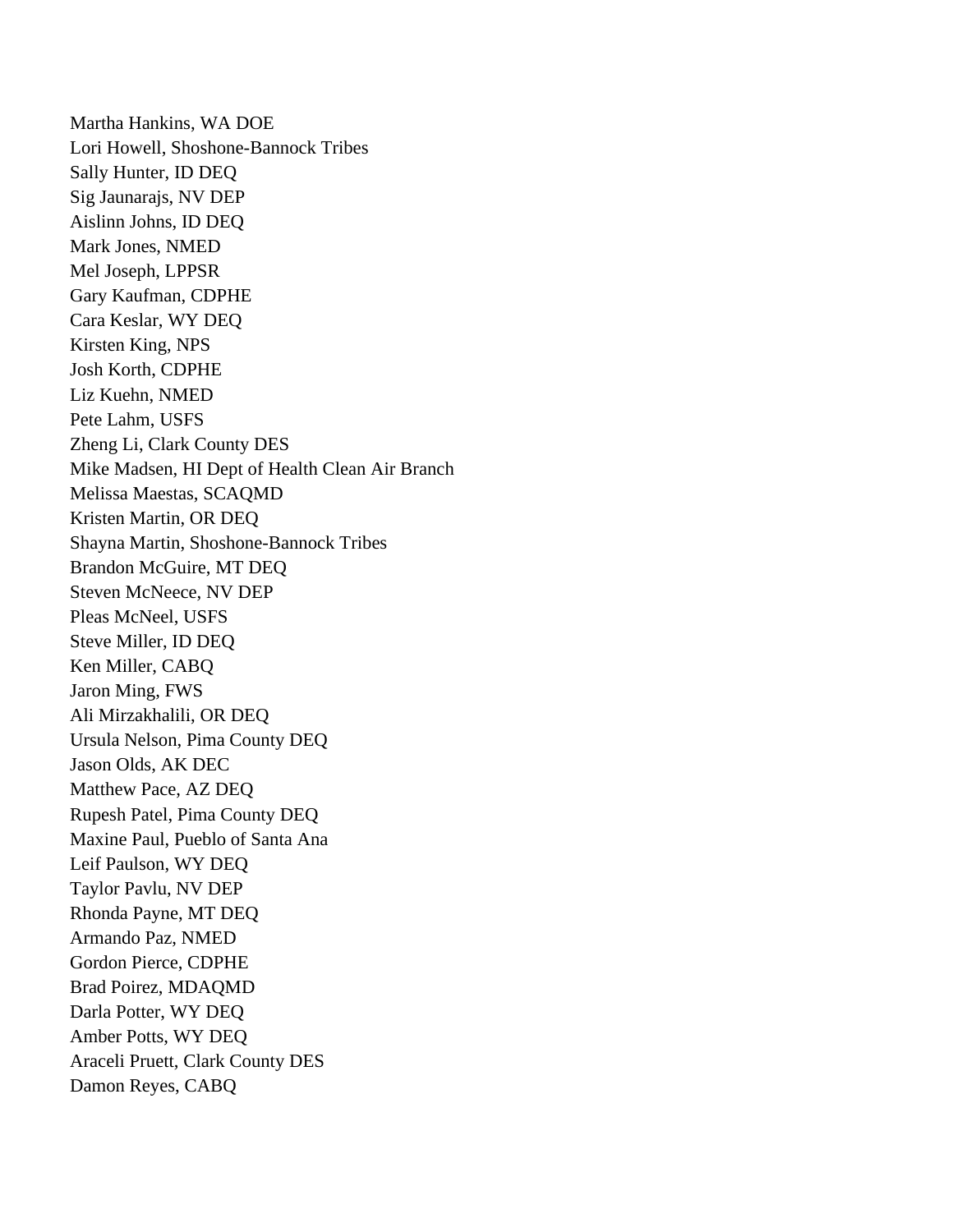Kyrik Rombough, SD DANR Anita Rose, USFS Marianne Rossio, HI Dept of Health Emma Ruppell, Bishop Paiute Tribe Brian Schath, NMED Mike Silverstein, RAQC Julie Simpson, Nez Perce Tribe Jeff Sorkin, USFS Glade Sowards, UT DEQ Robert Spillers, NMED Jeffrey Stocum, OR DEQ David Stroh, ND DEQ Hasan Tahat, Yakima Regional Barbara Trost, AK DEC Andrew Tucker, NV DEP Liz Ulrich, MT DEQ Nancy Vehr, WY DEQ John Vimont, NPS Jason Walker, Shoshone Bannock Tribe Darold Wallick, Pala Tribe Environment Dept. Pascale Warren, ID DEQ Ben Way, WY DEQ Jill Webster, USFS Dan Welsh, CDPHE Bo Wilkins, MT DEQ Scott Windsor, Spokane Regional Jacob Wolf, ID Tiffany Wolfe, Pechanga Band of Luiseno Indians

## EPA:

Clayton Bean, R8 Gina Bonafacino Amanda Brimmer, R8 Sandra Brozusky, R10 Mark Evangelista Athena Godfrey, R10 Barron Henderson, OAQPS Bryan Hubbell, ORD Scott Jackson, R8